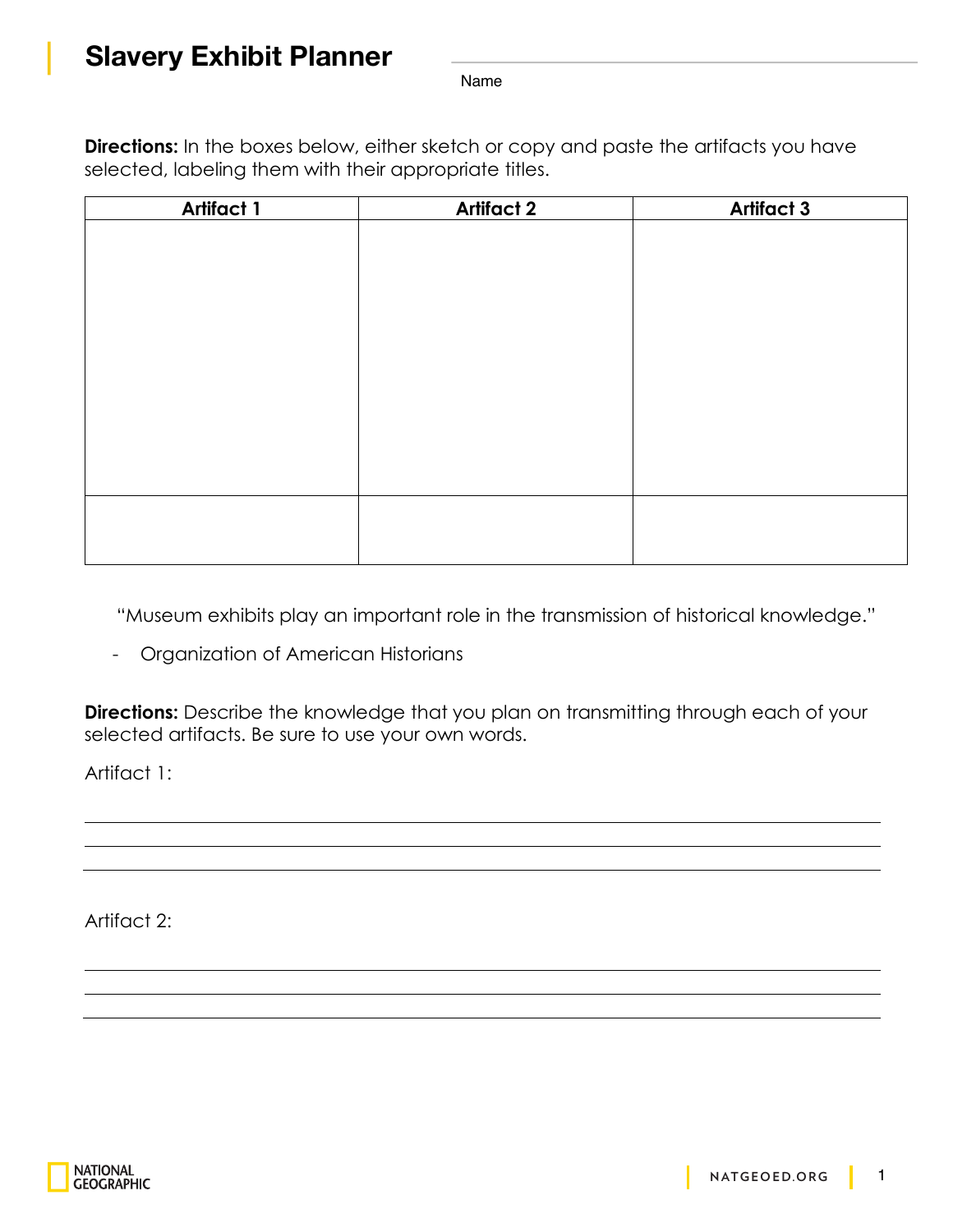Artifact 3:

Identify the theme that encompasses all of your artifacts to explain what makes the collection a cohesive mini-exhibit, and briefly explain how your selected artifacts fit the theme.